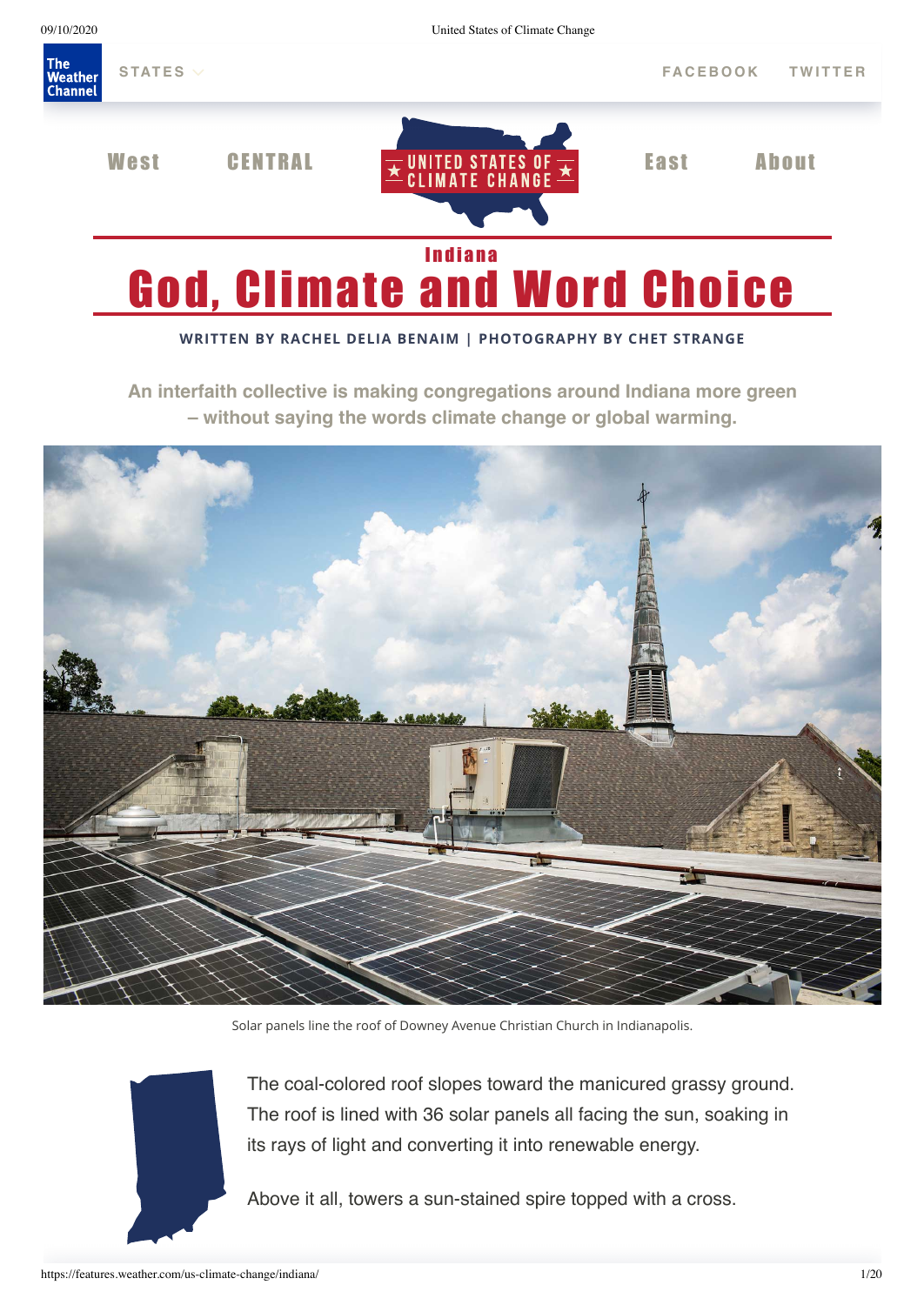# Indianapolis' Downey Avenue Christian Church is one of 31 hous[es of worship o](https://www.facebook.com/sharer.php?u=https://features.weather.com/us-climate-change/indiana/&t=God,%20Climate%20and%20Word%20Choice)[f 18](https://twitter.com/share?text=&url=https://features.weather.com/us-climate-change/indiana/)

clean energy. The movement, called the Seventh Day Initiative, helps congregations "clean up" their energy usage, and is the brainchild of Madeline "Madi" Hirschland, a 58-year-old force of nature on a mission to lower Indiana's carbon emissions.

The initiative provides grants for congregations to install solar panels and invites individual congregants to trim energy usage in their own homes. Each congregation is then challenged to cut its total energy usage – both individual and communal – by 33 percent.

Solar energy does not produce air or water pollutants and does not emit greenhouse gases, which make it a cleaner form of energy. A pastor in Fort Wayne, Brian Flory, refers to the [right of congregations to use solar energy](https://www.nytimes.com/2015/06/21/science/earth/for-faithful-social-justice-goals-demand-action-on-environment.html) as the right to "generate electricity from God's free sunshine."

In 2014, Hirschland helped 13 congregations receive solar grants, which assisted in their successfully cutting down their energy emissions by 33 percent in under two years.Soon thereafter, the 13 congregations grew to 31 and more are looking to join the movement.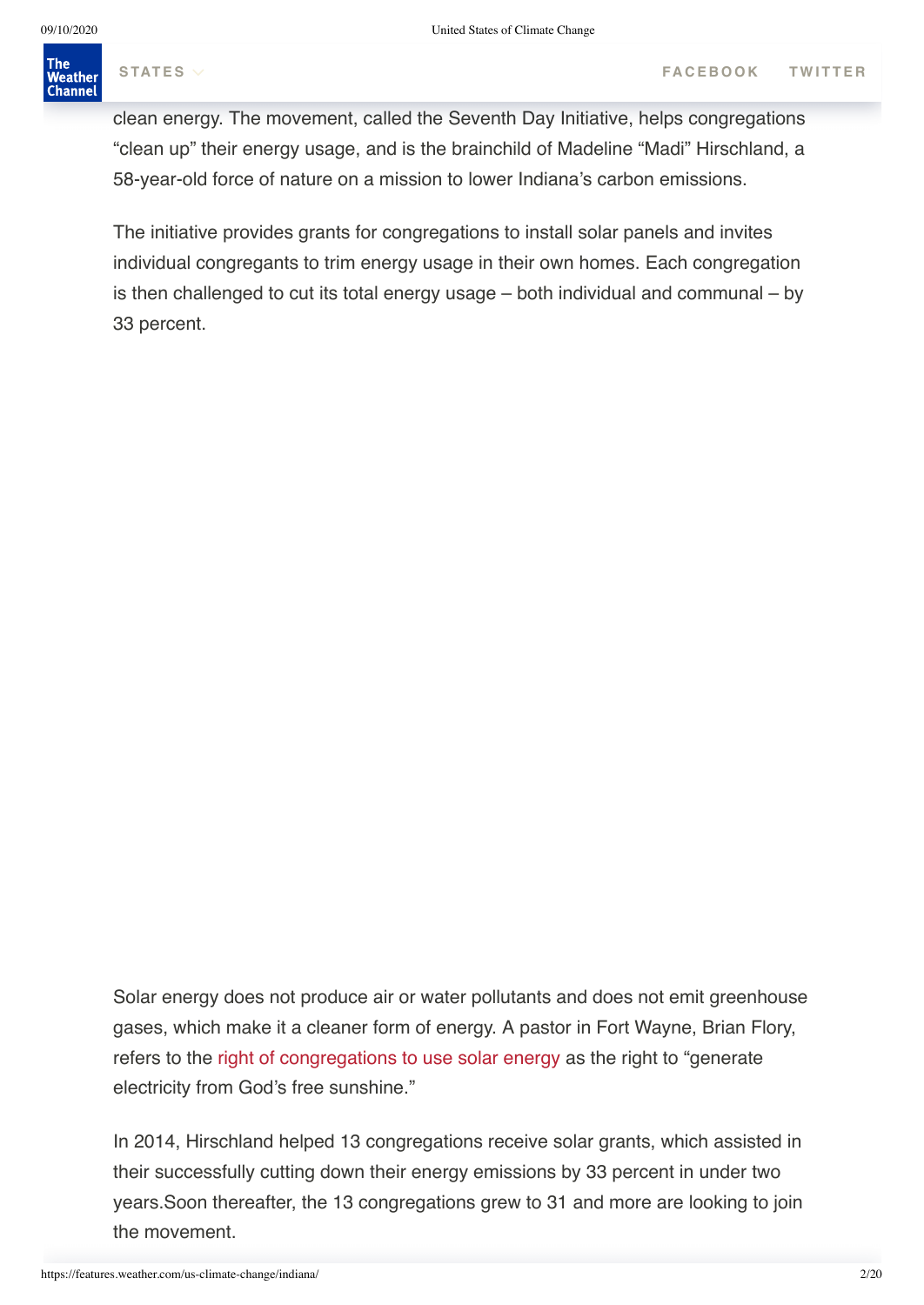# $T_{\rm eff}$  in time took of factors: Hirschland's passion of factors: Hirschland's passion; Hirschland's passion; Hirschland's passion; Hirschland's passion; Hirschland's passion; Hirschland's passion; Hirschland's passion;

and solar grants from a combination of the Indiana Office of Energy Development and a legal settlement among Indiana Michigan Power and several parties, including the U.S. Environmental Protection Agency, eight states, and 13 citizen groups. Similar programs have flourished across the country under a national organization called [Interfaith Power and Light](http://www.interfaithpowerandlight.org/), which estimates there are 1,000 solar-powered congregations nationally, according to Susan Stephenson, the organization's executive director.

Hirschland, a practicing Jew living in Bloomington, co-founded Hoosier Interfaith Power and Light, and began the initiative under its umbrella. The Seventh Day Initiative and the organization out of which it grew are sharing resources and a vision to create a more environmentally conscious broader faith community by getting people to act in ways that will not further harm the planet. The energy reductions in congregations associated with the initiative were due to a coupling of the solar panels and the communities becoming mindful of conservation. The Seventh Day Initiative also seeks to enable productive conversation about climate change with groups that would not otherwise engage – like the state's large evangelical population.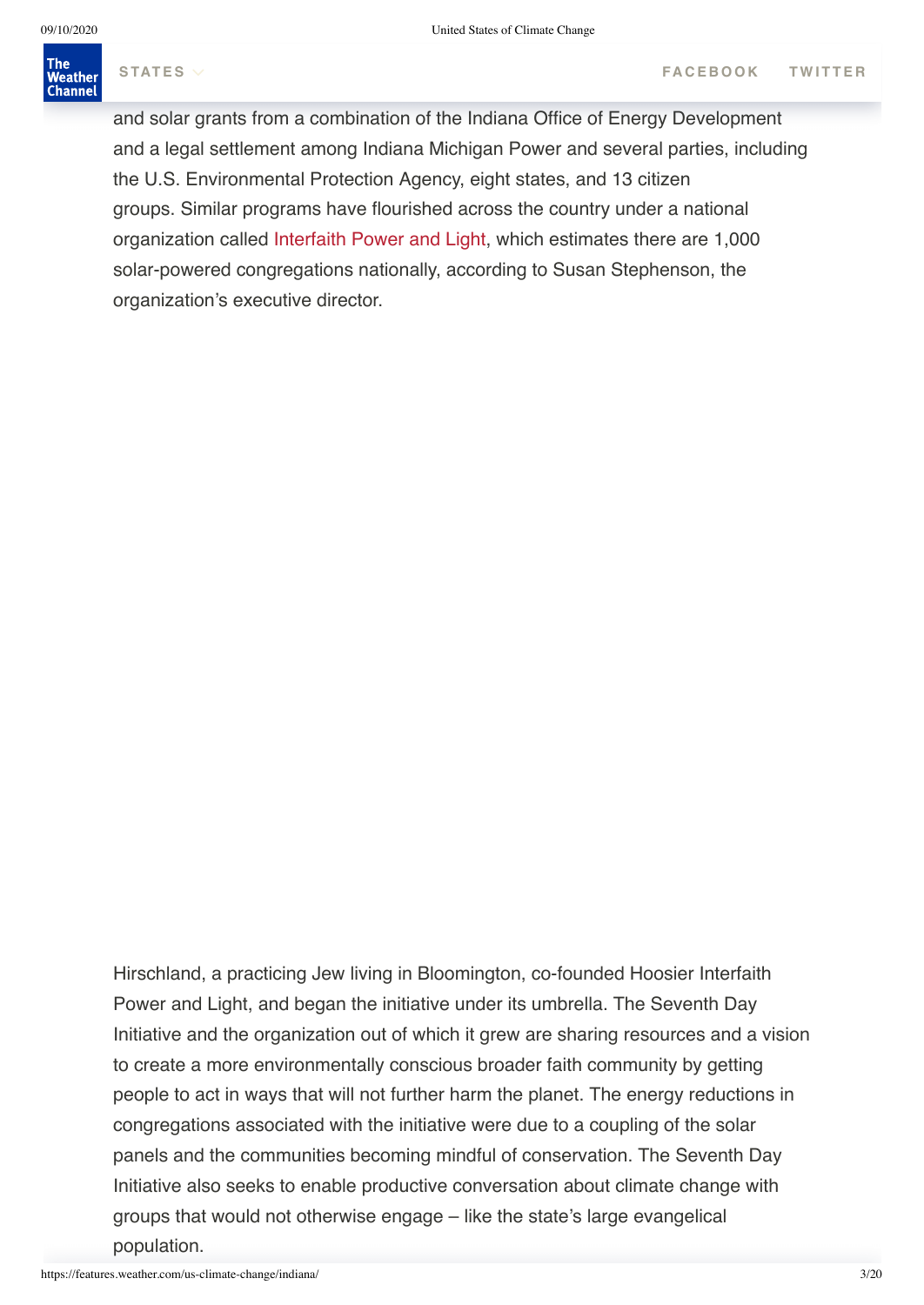

Public opinion in Indiana provides unique circumstances for this. Just 64 percent of Indianans, six points less than the national average, believe climate change is [happening, according to a 2016 Yale Program on Climate Change Communications](http://climatecommunication.yale.edu/visualizations-data/ycom-us-2016/) survey. Sixty four percent do not believe climate change will impact future generations.

To some who live in less religious states or are unaffiliated with faith, this discussion may appear obsolete or even silly. But in Indiana, the 22nd most religious state where 54 percent of adults report themselves as highly religious, according to a [2016 Pew Research study, this discussion is anything but. Moreover, 31 percen](http://www.pewresearch.org/fact-tank/2016/02/29/how-religious-is-your-state/?state=indiana)t of Indiana residents identify as evangelical Christians, a denomination with a [high rate](https://www.washingtonpost.com/news/acts-of-faith/wp/2017/06/02/why-so-many-white-evangelicals-in-trumps-base-are-deeply-skeptical-of-climate-change/?utm_term=.9221c05e64e0) of climate change denial.

It is perhaps surprising then that residents with such high climate change disbelief, and particularly those affiliated with congregations, would opt into a solar energy program, which for all intents and purposes is a mindful assault on climate change.

And yet, it's happening.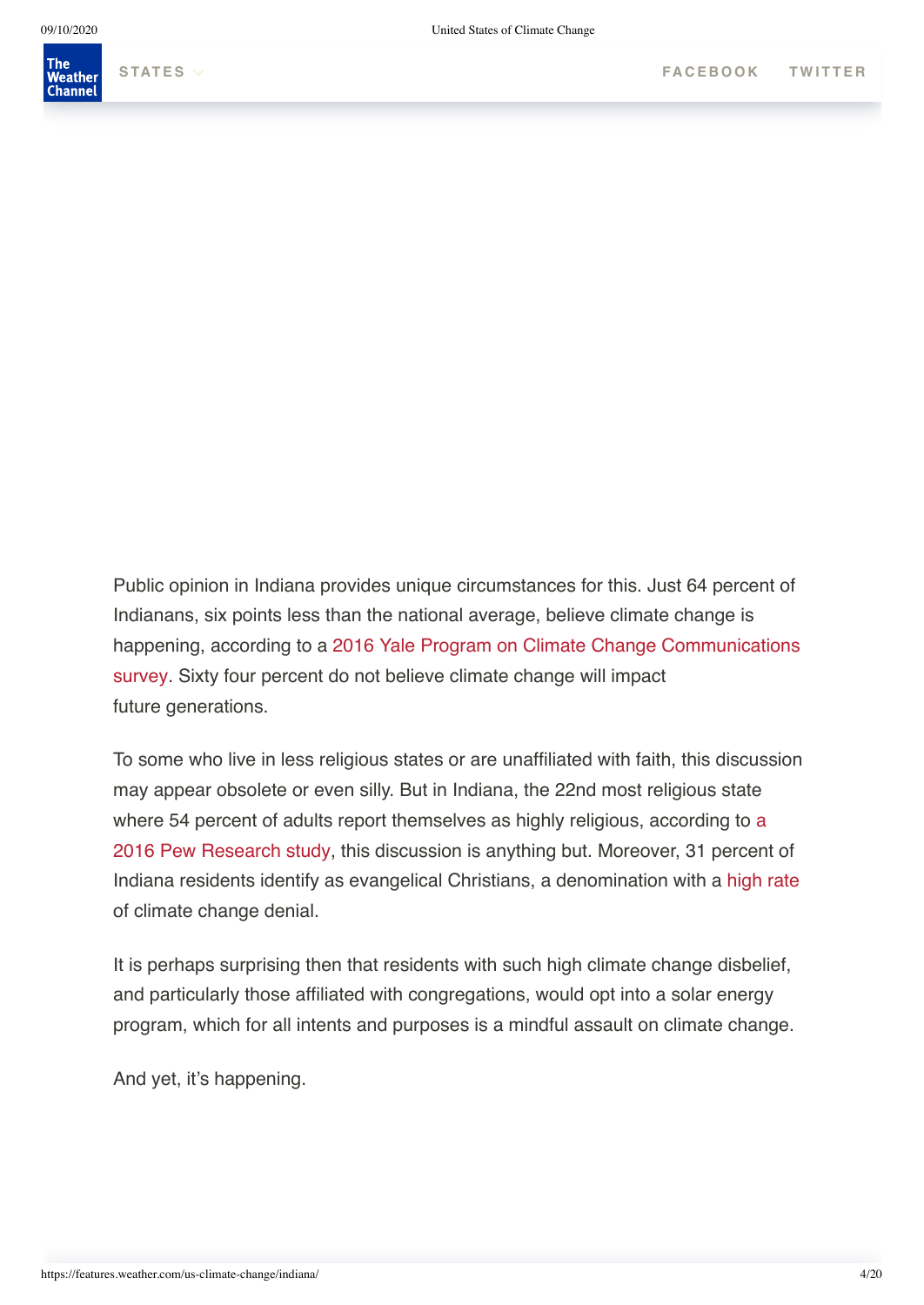

# CREATION CARE, NOT CLIMATE CHANGE

While the words "climate change" can be politically divisive, "creation care" is not. Creation care – or the care for all of God's creations: humans, animals, and the planet bestowed upon humans by the divine power – is being used by clergy to [enable conversation about the earth and climate. As a Yale Climate Connections](https://www.yaleclimateconnections.org/2017/04/changing-minds-on-a-changing-climate/?blm_aid=813056) study indicates, "Stewardship and care for the earth have universal appeal." The term creation care appears on many congregations' [websites](http://www.usccb.org/beliefs-and-teachings/what-we-believe/catholic-social-teaching/care-for-creation.cfm) in Indiana and around the country.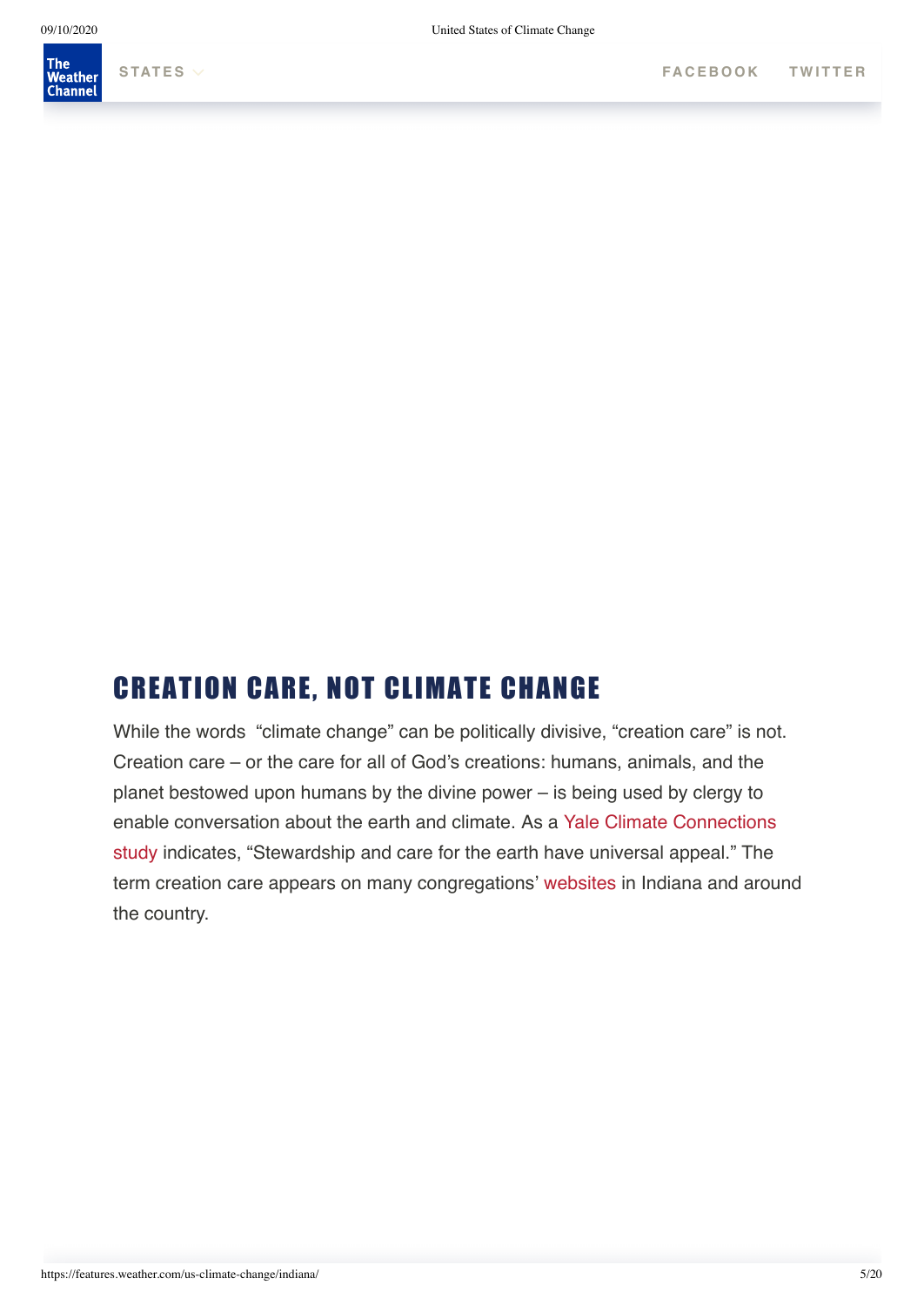

Pastor Trey Flowers of the Downey Avenue Christian Church in Indianapolis, a [Disciples of Christ congregation,](http://disciples.org/) said his church has an active creation care team. The church, which offers yoga courses, is a Green Chalice congregation.

The Green Chalice program was started by the Disciples of Christ and helps congregations "live out their faith by caring for creation," according to its charter. Downey Avenue Christian Church was one of the first participants in Hoosier Interfaith Power and Light's solar program. Solar panels currently provide 15 percent of the congregation's energy, Flowers said.

For those who may not agree that combating climate change is divine work, there are other motivations to participate in solar programs. Some congregations are not motivated by saving the earth. "For us as people of faith, if we can cut our energy costs then we can have more money for mission," the organized effort to spread Christianity, said the Rev. Wyatt Watkins, spiritual leader of Cumberland First Baptist Church.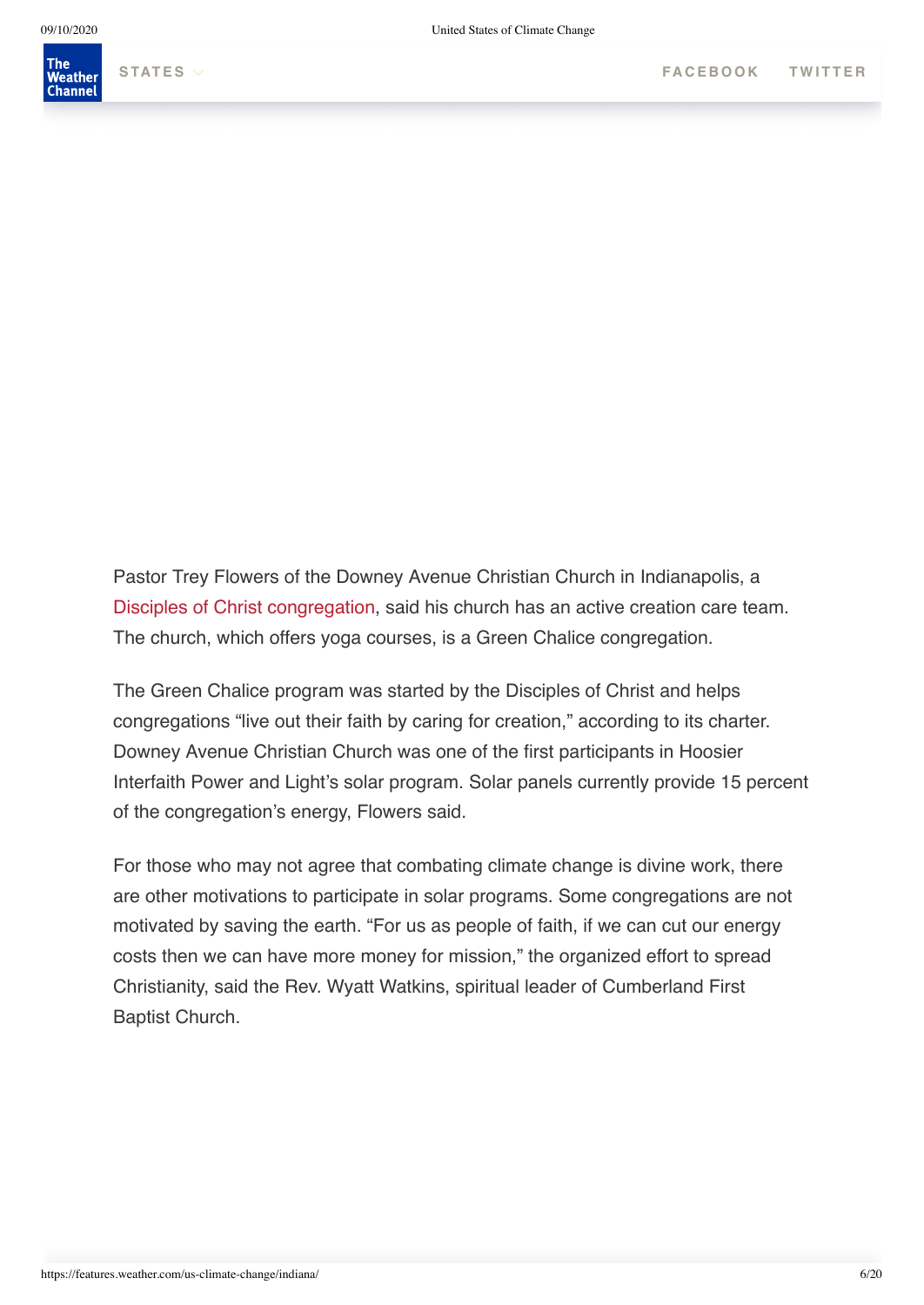

Vic Myers, head of the energy task force at Kern Road Mennonite Church in South Bend, said congregations cannot be painted with broad strokes. While a church may be more liberal, many members might be more conservative. Sermons and community events at Kern Road Mennonite Church, which cut its energy usage 25 percent within a year of joining Hoosier Interfaith Power and Light's initiative, try to frame energy conservation in terms of creation care, Myers said, because "our faith is a motivator for taking these actions."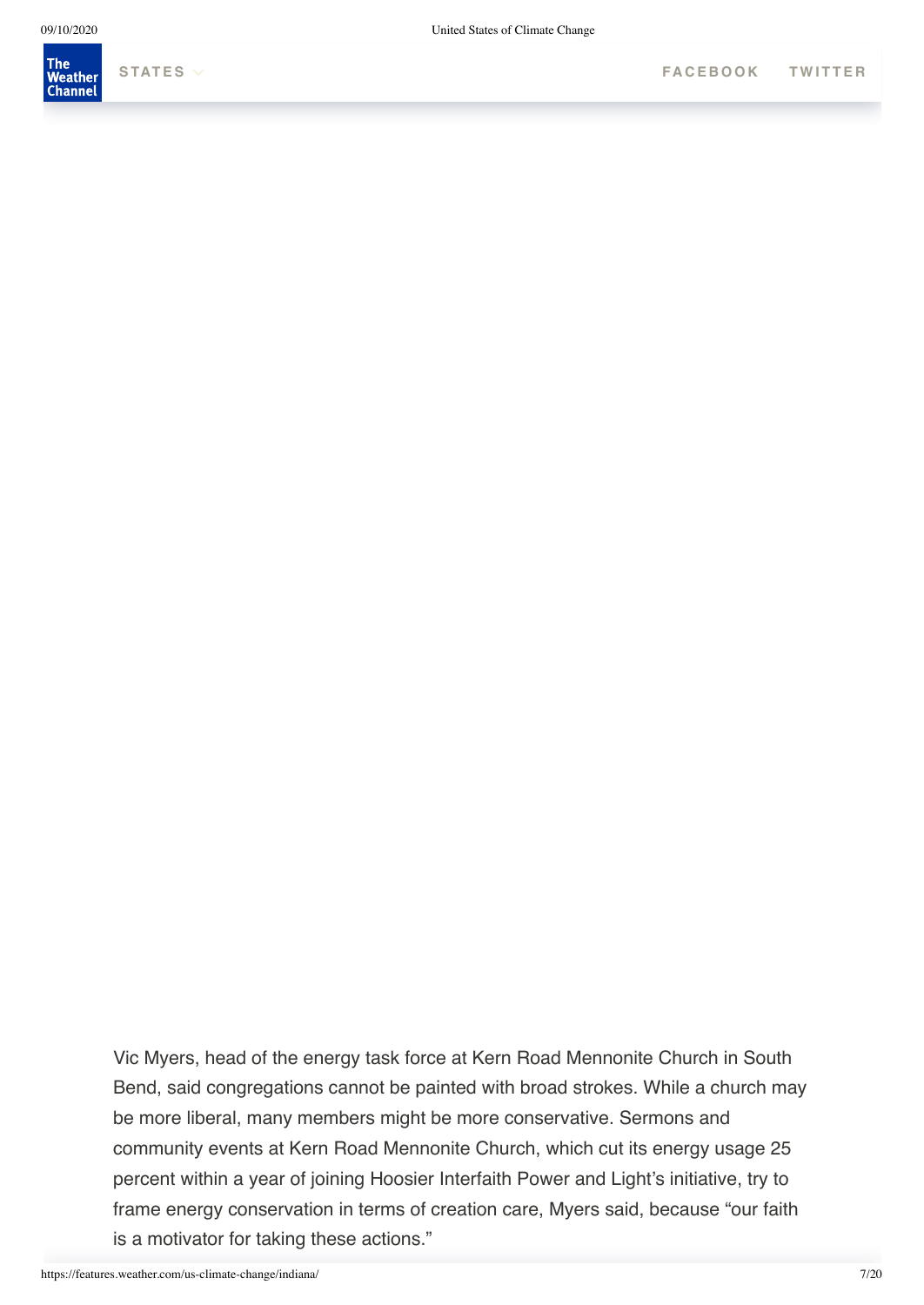The

### Weather **Channel**

you run the complete spectrum of political opinions in my congregation." While his church is evangelical, it defies stereotypes and shatters preconceived notions: "There's a misconception that evangelicals are a monolithic bloc. … It's far more diverse than people know it to be. If my congregation is anything like a microcosm, that's certainly true."

Nearly all evangelicals — 88 percent, according to the Pew Research Center on [Religion & Public Life — believe in miracles, suggesting a faith in a proactive Go](http://www.pewforum.org/2010/02/17/religion-among-the-millennials/)d. Only [28 percent of evangelicals](http://www.pewinternet.org/2015/10/22/religion-and-views-on-climate-and-energy-issues/) nationwide believe human activity is causing climate change. Confidence that God will intervene to prevent people from destroying the world is one of the strongest barriers to gaining conservative evangelical support for environmental pacts like the Paris agreement, [the Washington Post reported](https://www.washingtonpost.com/posteverything/wp/2017/06/02/why-dont-christian-conservatives-worry-about-climate-change-god/?utm_term=.d53eeb702042).

That said, Whitaker noted there is a growing faction of evangelicals passionate about environmental issues. Organizations like the Evangelical Environmental [Network, which focuses on how environmental concerns and evangelical theol](http://www.creationcare.org/)ogy fit, confirm that.

Whitaker's congregation had not yet had a community-wide discussion about its association with the larger creation care movement when he spoke to weather.com, but he said that adding solar panels to the church has become a part of the community discourse.

Joe Bowling, son of the Rev. Michael Bowling of Englewood's Christian Church and co-director of its community development corporation, explained how the Christian conservative-aligned congregation made the shift to solar three years ago.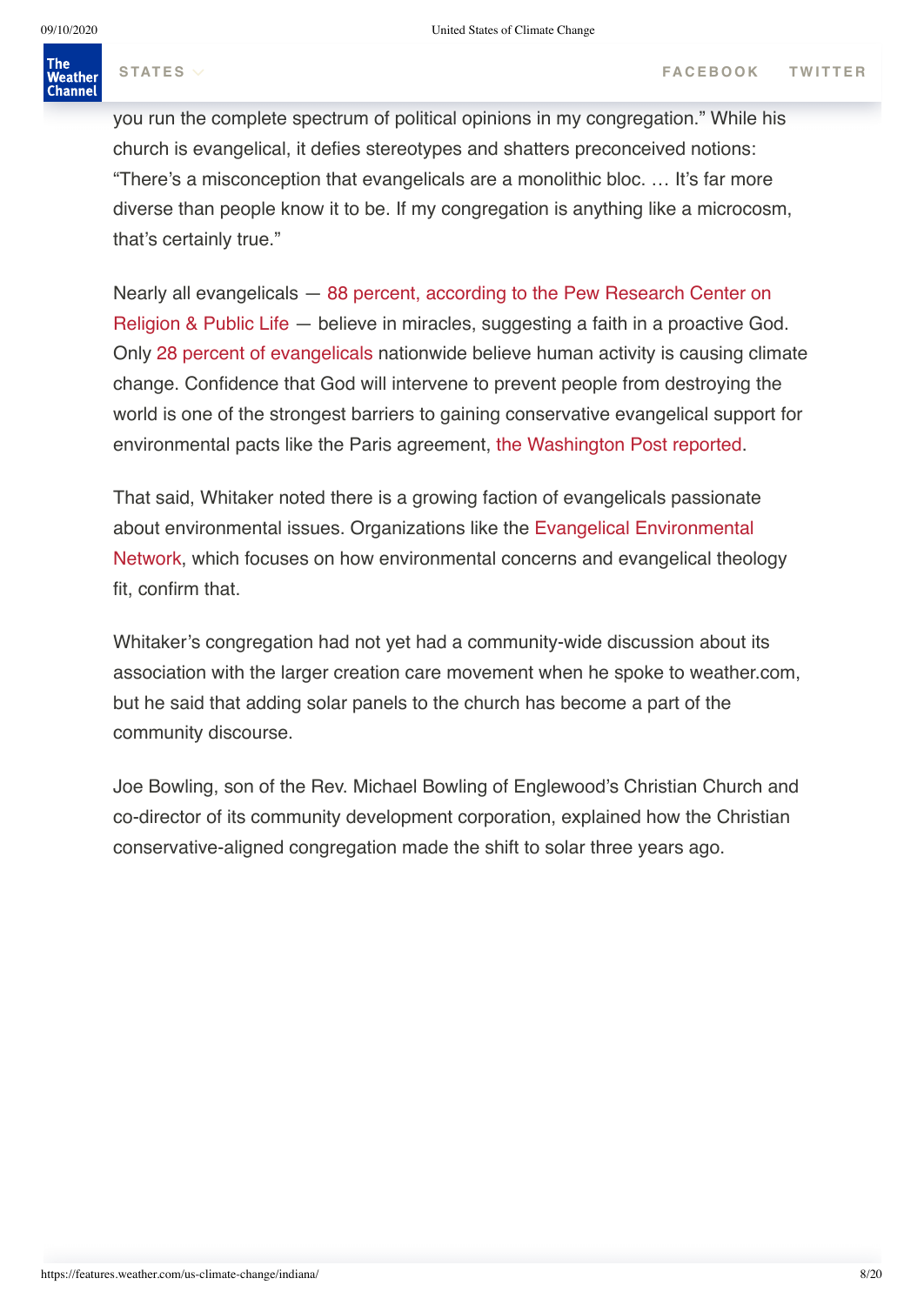

"We made a commitment that a third of our congregation would cut down on energy, and the majority of the congregation has done it." The community is an outlier, Bowling said. It's a Christian church that's evangelical by tradition in an urban setting, which "makes us less familiar to other evangelicals," he said.

"From our own tradition, there's more skepticism over climate change," he said. "Creation care gives us common ground."

# AN ALREADY CHANGING ENVIRONMENT

Climate change has already affected Indiana.

Most of the state has warmed about one degree Fahrenheit in the last century, a number that already has had implications statewide, according to the EPA.

Warmer temperatures cause ice and snow to melt earlier in spring, which impacts the Great Lakes, a source of water for Hoosiers. The shifts affect water levels at different times of the year, leading to less habitat for coldwater fish, according to the National Wildlife Federation.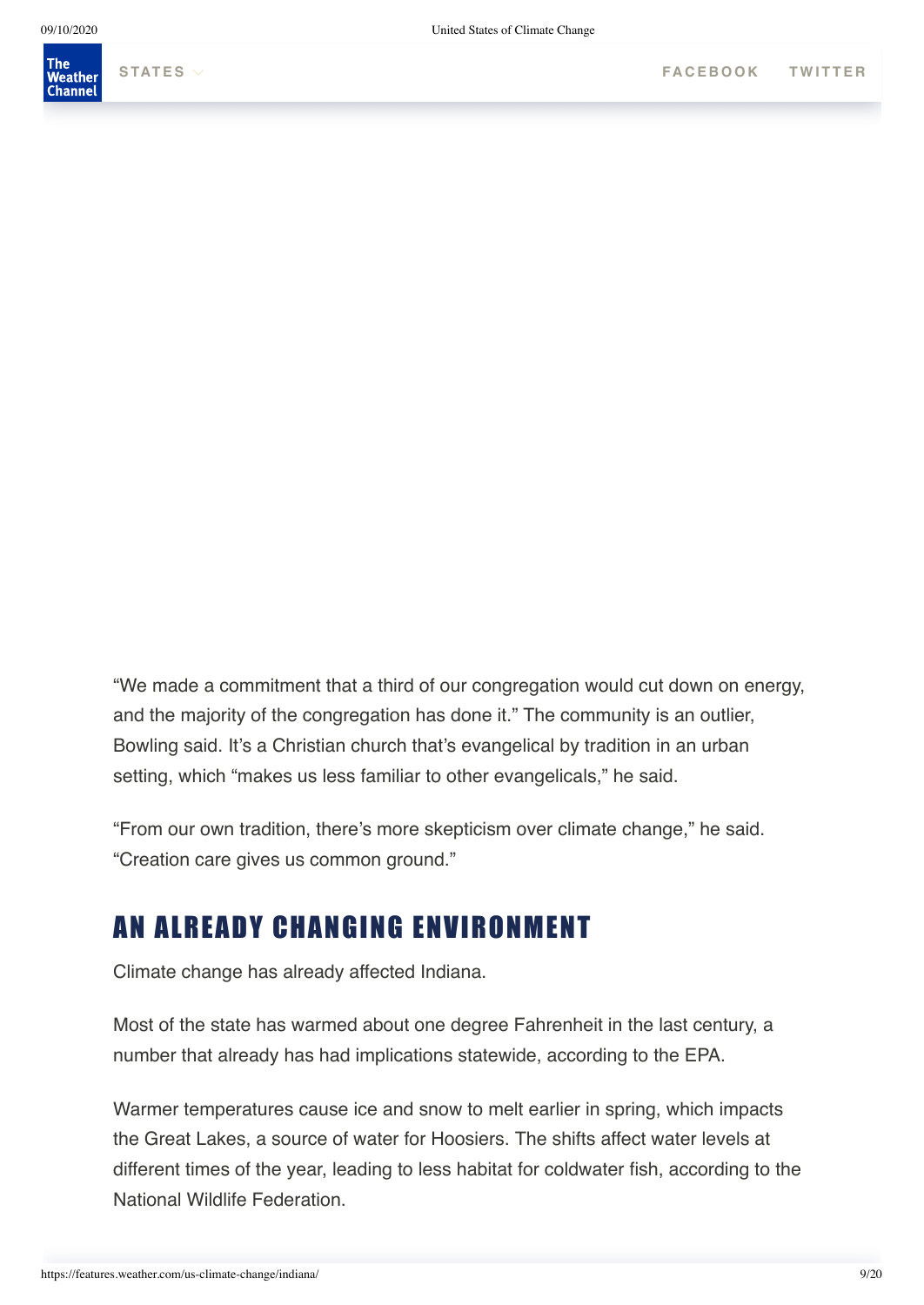

Extreme weather due to these climate shifts has already cost the state \$6 billion in the last five years, [according to data from Indiana University](https://grandchallenges.iu.edu/environmental-change/index.html). Milder winters have contributed to a 430 percent increase in documented cases of Lyme disease this century.

A projected four-degree increase in temperatures across the state by 2050 would threaten corn and soybean production, two major state crops.

And the state isn't helping itself.

Most electricity in Indiana – home state of Vice President Mike Pence, who was governor from 2013 to 2017 – comes from coal-powered plants, a source of energy that [science has proven](https://www.nature.com/articles/nature14016.epdf?referrer_access_token=NnGDk8kCn1dag7TJ3DKEn9RgN0jAjWel9jnR3ZoTv0MEzzy4wDRQte5fViQxiPJjD2pVn_VEiIJXUIpylA0k552pyVrx_Ey_ovlgxEbYV-g0I-gnv_gv0BmJgmMAMN2ITWWgyrpo3Ixdggd_JqvVtsw-wDc8WB-SWzDDtbCPOVIArhukJdvBYOG54yIZ7YgjtVACsr-WK9dgT19vs5PtVrYzNKeqEmvwaGCNY1Ln55eJDzHoy1cLXmKNz-yPXs2wGogcNOSG2oxOGDKKvovF5g%3D%3D&tracking_referrer=www.motherjones.com) has negative environmental impacts. Six percent comes from renewable energy as of 2016, according to the U.S.'s Energy Information Administration Electric Power Monthly.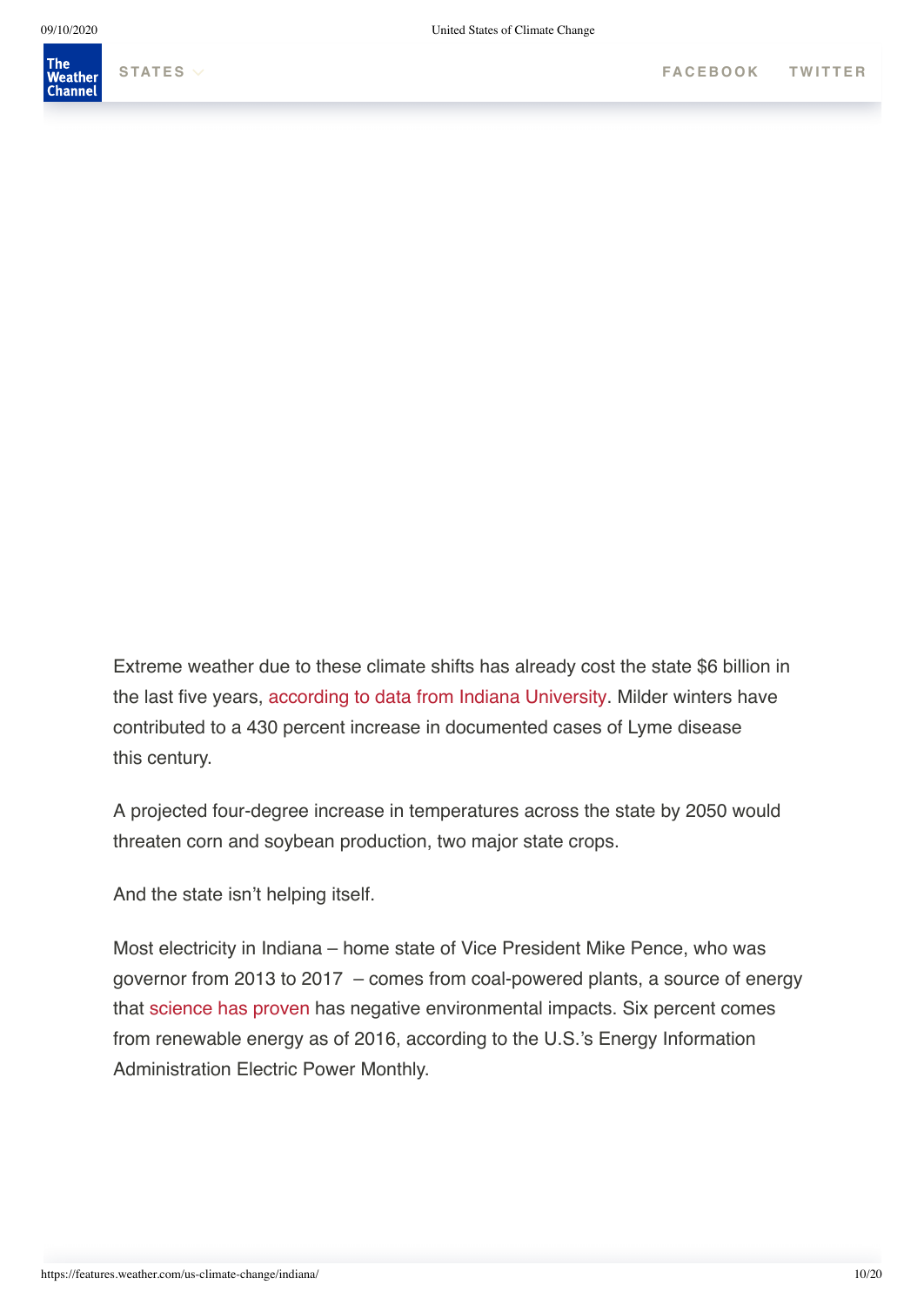

In May, Gov. Eric Holcomb signed a bill that gradually lowers the reimbursement for Hoosier grantees who install devices to use renewable energy, like solar or wind power.

In February, [Indiana successfully passed a Senate resolution](https://news.vice.com/story/six-states-trying-to-pass-climate-denial-in-education-legislation) in favor of teachers who "choose to teach a diverse curriculum," giving climate denial the opportunity to enter the classroom.

Some residents see catastrophic potential in these decisions.

In May, Indiana University launched a \$55 million effort to study the impact of climate change, which could have a profound impact on agriculture, industry and quality of life in the state in the coming decades. As the Associated Press noted, "University officials, including President Michael McRobbie, largely avoided politically charged terms like 'climate change' or 'global warming' during a ceremony at the Indiana State Museum. But they said make no mistake: environmental changes that are already afoot need to be researched in order to prepare for the negative consequences of a warmer globe."

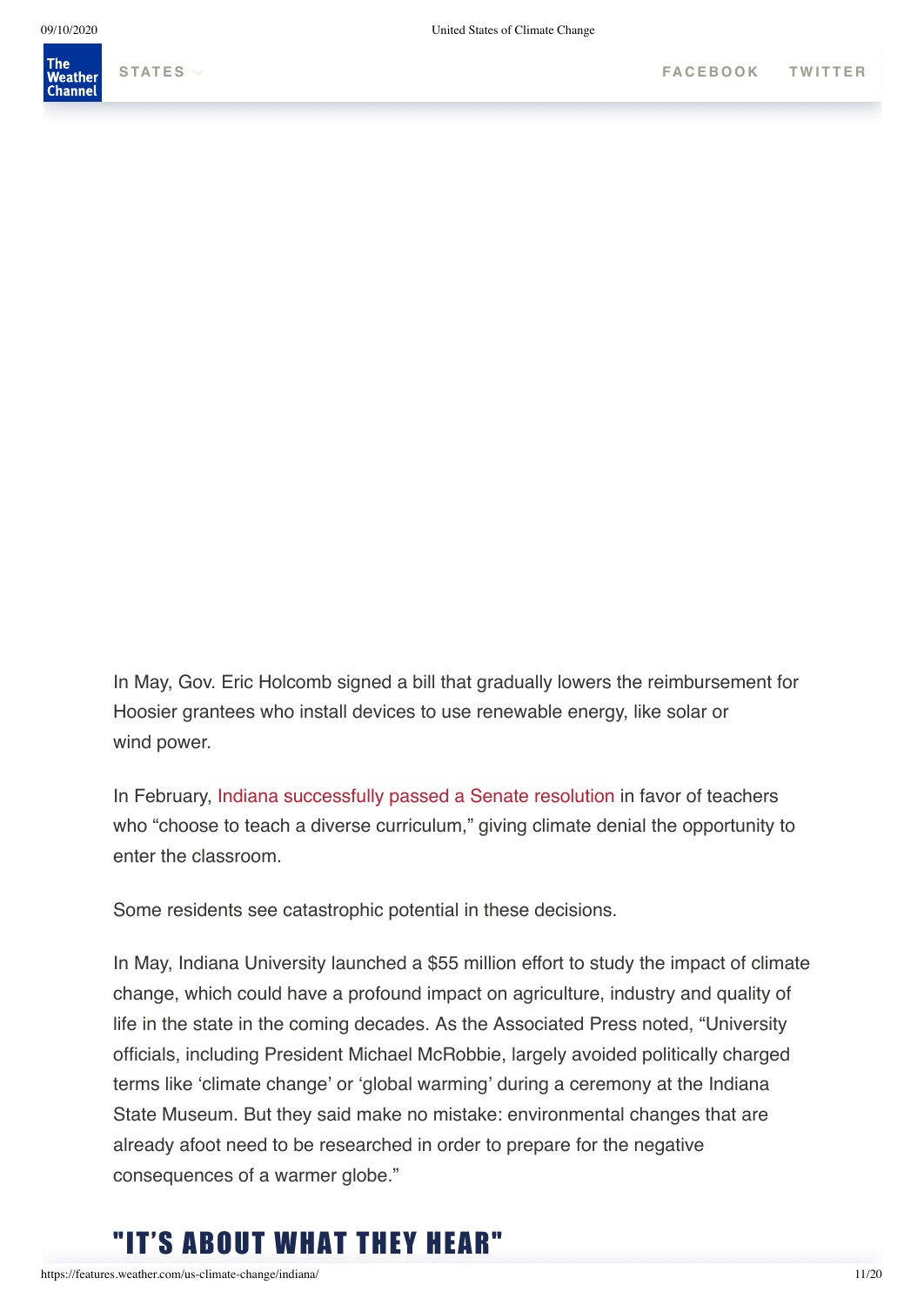The<br>Weather<br>Channel Talk to Madi Hirschland and you won't hear her mention the word[s climate chang](https://www.facebook.com/sharer.php?u=https://features.weather.com/us-climate-change/indiana/&t=God,%20Climate%20and%20Word%20Choice)[e,](https://twitter.com/share?text=&url=https://features.weather.com/us-climate-change/indiana/)

In Indiana, only 49 percent of people believe climate change is human-caused, according to a [2016 Yale Program on Climate Change Communications survey](http://climatecommunication.yale.edu/visualizations-data/ycom-us-2016/). This discrepancy could create barriers when climate change advocates try to engage others on the topic.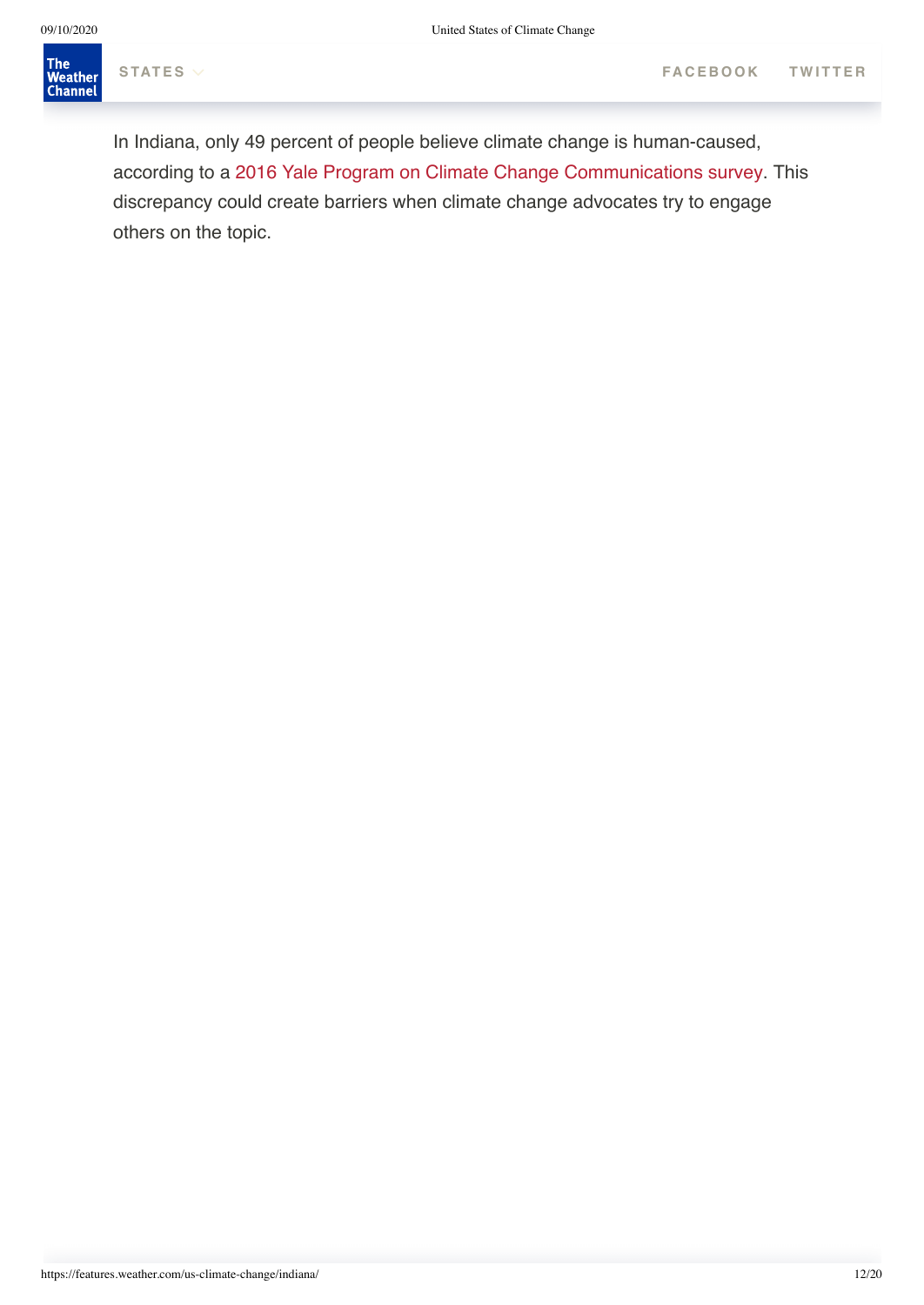# $\mathcal{M}_{\text{max}}$  was to separate from advocacy because that can be divisive,  $\mathcal{M}_{\text{max}}$  satisfies that can be divisive,  $\mathcal{M}_{\text{max}}$

partly why the Seventh Day Initiative separated from Hoosier Interfaith Power and Light, which focuses on advocacy work.

Hirschland and a group of volunteers met last month with evangelical clergy to discuss collaborating on creation care. A clergy member assured her his congregation cares about God's creations, to which the group responded, "If you care, why isn't there more of a voice on these issues?"

Both the clergy member and Hirschland recall the same response: "We would agree with you on the demand to care for God's creation and to care for our neighbors, but you shouldn't necessarily assume that that's going to translate to policy work, though it may be transferred to personal belief and actions."

That was enlightening to Hirschland. "I think that that's where there can be a divide. The fact that we all agree on the issue doesn't mean we all agree on what should be done about it," she said. "We may ultimately agree on what to be done about it, but that's not a starting point."

Hirschland and her team have fine-tuned their communication methods in a spirit mirroring that of conservative pundit and pollster Frank Luntz: "It's not about what you say, it's about what they hear."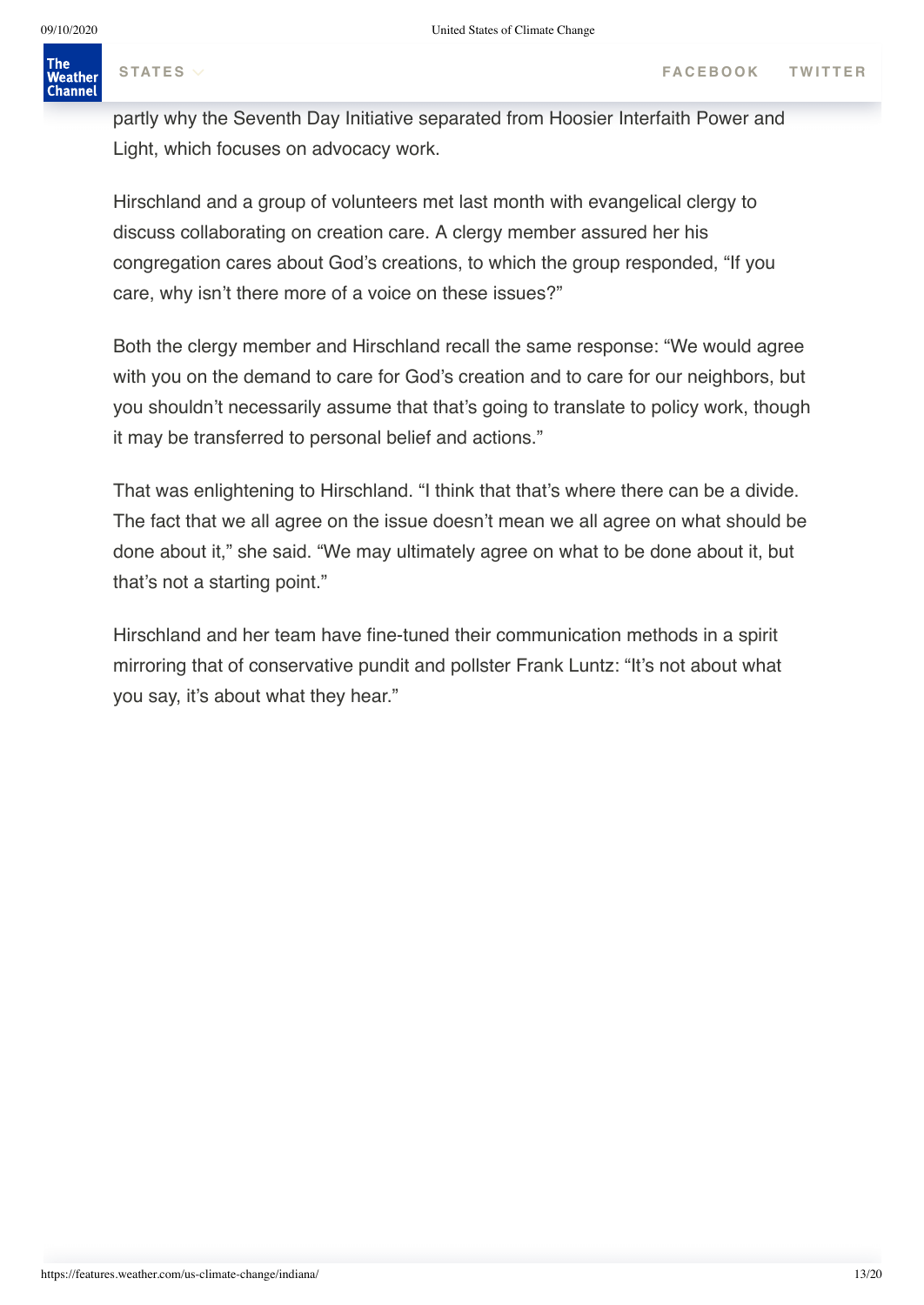Ron Halbright, an internationally renowned conflict resolution specialist based in Switzerland, said that often when engaging in a conversation that involves longstanding, polarizing social conflict, "it is useful to seek a language that furthers communication and avoid polarizing language like blaming, 'always,' 'never,' generalizations, hyperbole, etc."

While some might call this disingenuous or compromising their own personal beliefs, Halbright, who is the Co-Executive Director at NCBI Switzerland, an interfaith and intercultural dialogue organization, would argue it "enables conversation."

Speaking at a fundraiser in New York City on May 8, former Sen. Joe Lieberman, a Democrat, echoed these sentiments in talking about his own religious identity. While he's labeled an Orthodox Jew, he identifies as "religiously observant," he explained. "That way it doesn't push anyone away," he said, noting that calling himself by any other label could make others feel distant and create unnecessary division, both among people of his own faith and among people of other faiths or what the Pew Research Center studies call "religious nones."

This is why Hirschland and others working in the field don't mention climate change when discussing solar energy and green living. They use non-threatening language, which people are more inclined to hear. By using the faith language of creation care, they find common ground on which to begin.

# WHAT DOES DOMINION MEAN?

The concept of creation care is based on biblical verses that establish the precedence of divinely bestowed interconnectedness between humans, habitat and all beings on earth. This connection, coupled with the fact that God created the world, is the basis for the idea of stewardship – that humans must look after the earth and its inhabitants. These values, highlighted in the Old and New Testaments, hold religious significance for the three Abrahamic faiths: Christianity, Islam and Judaism.

Creation care's foundations are derived from the creation accounts in Genesis, said John Grim, senior lecturer and senior research scholar at Yale's Divinity School and School of Forestry & Environmental Studies. Verses in Genesis proclaim God as the creator of the world: "In the beginning God created the heavens and the earth," and declare God's creation good: "God saw all that he had made, and it was very good."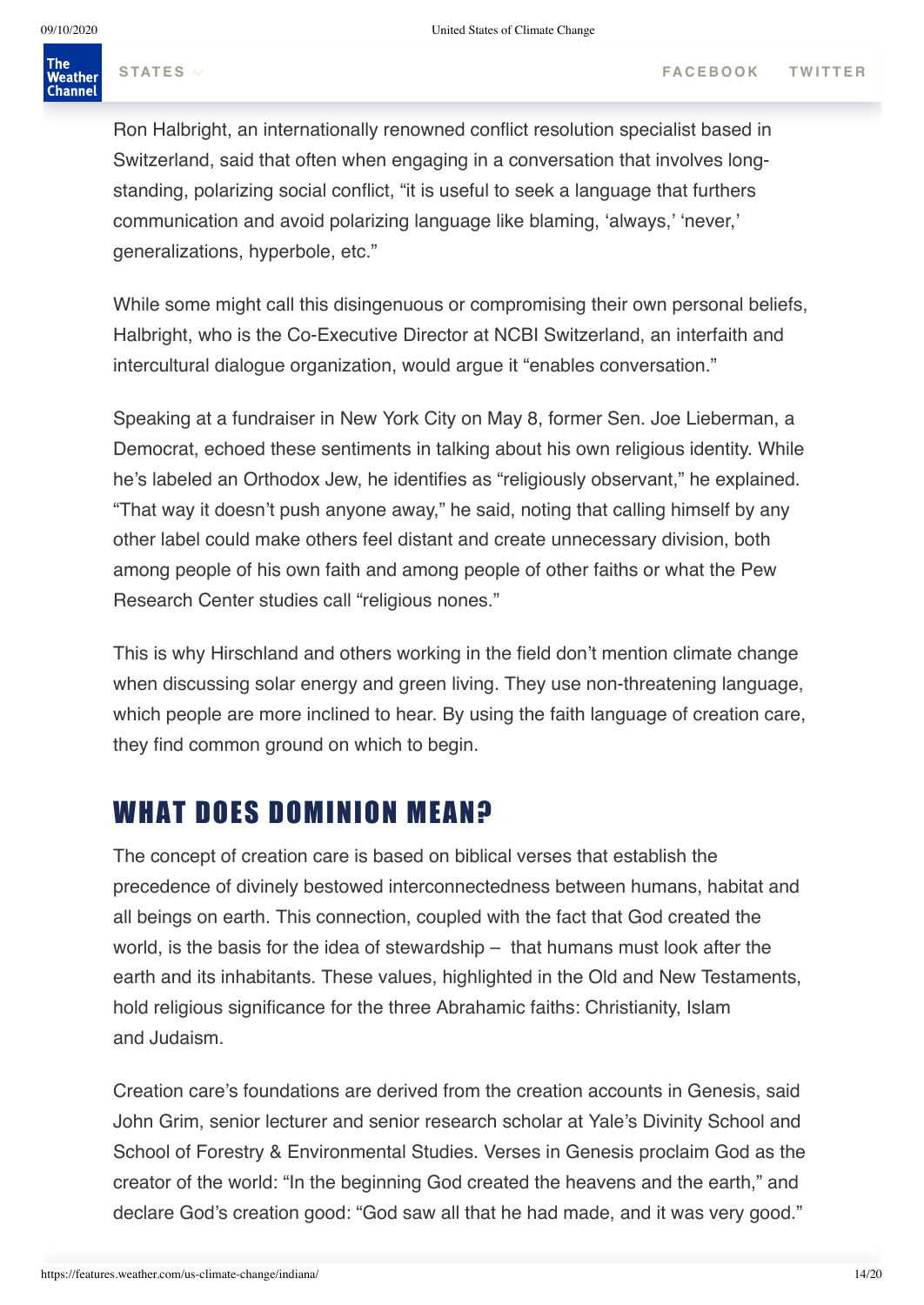the earth. The language in the biblical text bolsters this.

Crediting insight to biblical scholar William Brown, Grim noted that Adam could be translated from the original biblical Hebrew not as human, but as groundling, or a being of the ground. "In the second creation account, both the Christian and Jewish scholars explore *Adam* and the ground out of which he is created, (which in Biblical Hebrew is called) *adama,"* Grim explained. In the text, Adam was created from the ground, the *adama.* Because of the shared linguistic root of *Adam* and *adama,* "maybe a way to think of Adam and Eve is as groundlings and not as humans," Grim said.

The creation story is by no means the only supporting text for creation care and stewardship.

In the story of Noah's ark, the text reads: "And of every living thing, of all flesh, you shall bring two of every kind into the ark, to keep them alive with you," a verse which can be read to say that humans have a responsibility to all living things.

In Psalm 115, an Old Testament book of lyrical poetry and praise, the psalmist writes, "The sky are the heavens for Lord, but the earth He gave to the children of Adam."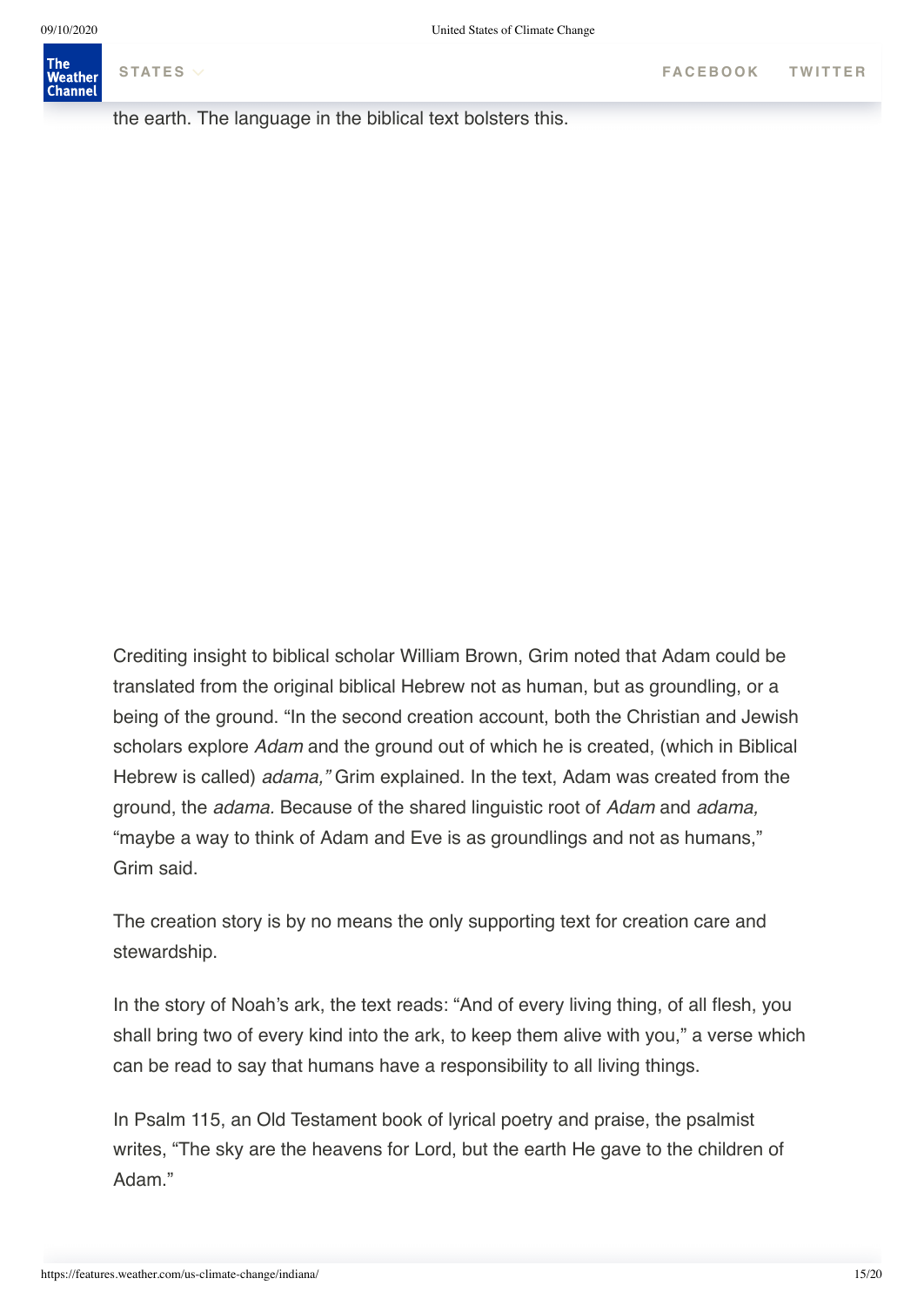#### $\overline{a}$ The Weather **Channel**

addressing the laws the Israelites received before entering biblical Israel. "

"You shall not pollute the land in which you live. … You shall not defile the land in which you live, in which I also dwell," God is recorded as having instructed, as is recounted in a text in Numbers.

The New Testament furthers these notions, like in Colossians 1, which says: "Christ is the image of the invisible God, the firstborn over all creation. For by him all things were created: things in heaven and on earth, visible and invisible, whether thrones or powers or rulers or authorities; all things were created by him and for him."

However, as with any text, the multitude of interpretive possibilities makes extrapolating truth a tricky endeavor.

Theologians discuss the meaning of the text in Genesis that says God granted human beings "dominion over the fish of the sea, and the birds of the air, the cattle, and all the earth, and over every creeping things that creep upon the earth."

Does this passage — which Christian theologians terms the dominion mandate mean that people can do no environmental harm? "That's a major point of controversy," Grim said. Some interpret it as such, as Grim explained, especially because in other passages God implies that certain earthly systems like rain and fertile land are dependent on sin and righteousness. Others interpret this as a divine responsibility bestowed on humans to watch over the whole earth.

"They would both see a divine reality — that creation is in relationship to the divine," Grim said, which in turn creates common ground between those who hold these two seemingly opposing interpretations. But again, what's at stake is the definition of dominion: Is it stewardship? Governance? A lease?

But this isn't the only hiccup. The question of how eschatology plays into the idea of creation care is a vital piece of this conversation.

As Pastor Flowers of Downey Avenue Christian Church puts it, "There's a gap in theology and the way we understand caring for the earth."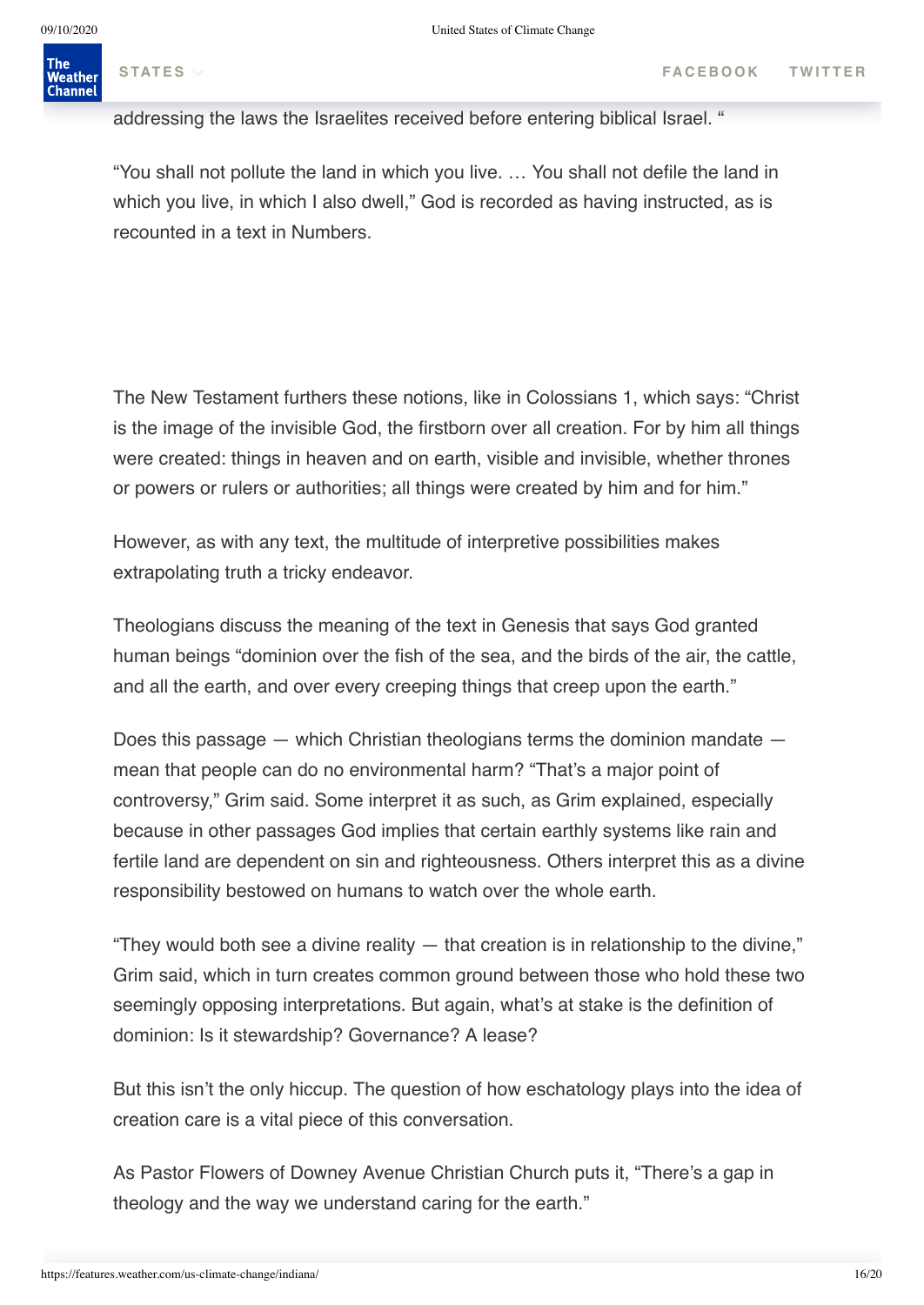matter?"

Similarly, the Rev. Watkins, board chair of Hoosier Interfaith Power and Light, explained "there are about 10-15 percent of Christians who believe in a rapture – that we'll get a new heaven and a new earth … But that's not how most people believe."

The rapture is an eschatological belief that at the end of time, all true believers in the Trinity will be beamed up to join the Divine in the sky during a time of great tribulation in which there will be severe war, famine and affliction. Some believe that after the period of tribulation ends, the raptured souls will be returned to a divinely restored earth.

The term rapture serves to distinguish this event from the belief in a second coming of Jesus Christ to earth, which some believe is preordained in the New Testament. Theology holds that in the second coming, Jesus will return to the earth to rule and "his kingdom will have no end," as is referred to in a foundational testament of Roman Catholic, Eastern Orthodox, Anglican, and most Protestant churches belief called the Nicene Creed. Some use this doctrine to justify a belief that the earth cannot be destroyed because it would undermine this theological principle of the second coming.

[While not many Americans are reported to believe in a rapture, according to a 2010](http://www.pewresearch.org/fact-tank/2010/07/14/jesus-christs-return-to-earth/) Pew Research Center study, 41 percent of Americans believe that Jesus Christ will return to redeem humanity within the next 40 years, meaning they believe in some form of a second coming.

The Rev. Dr. William Barber, recently [the subject of a New York Times' cover story](https://www.nytimes.com/2017/06/10/us/politics/politics-religion-liberal-william-barber.html) [on the rise of the religious left, believes there is](http://www.naacpnc.org/address_moral_action_on_climate_change) a moral responsibility to fight climate change.

The Bible uses the same word for "keeping" the earth as for "keeping" God's law. Climate change is a moral issue. [#climatemarch](https://twitter.com/hashtag/climatemarch?src=hash) #MoralAgenda

— Rev. Dr. Barber (@RevDrBarber) [April 29, 2017](https://twitter.com/RevDrBarber/status/858406967597035520)

As the Times noted, Barber calls himself an evangelical "who takes seriously the Old Testament and Jesus." Yet he has fully embraced what are perceived as liberal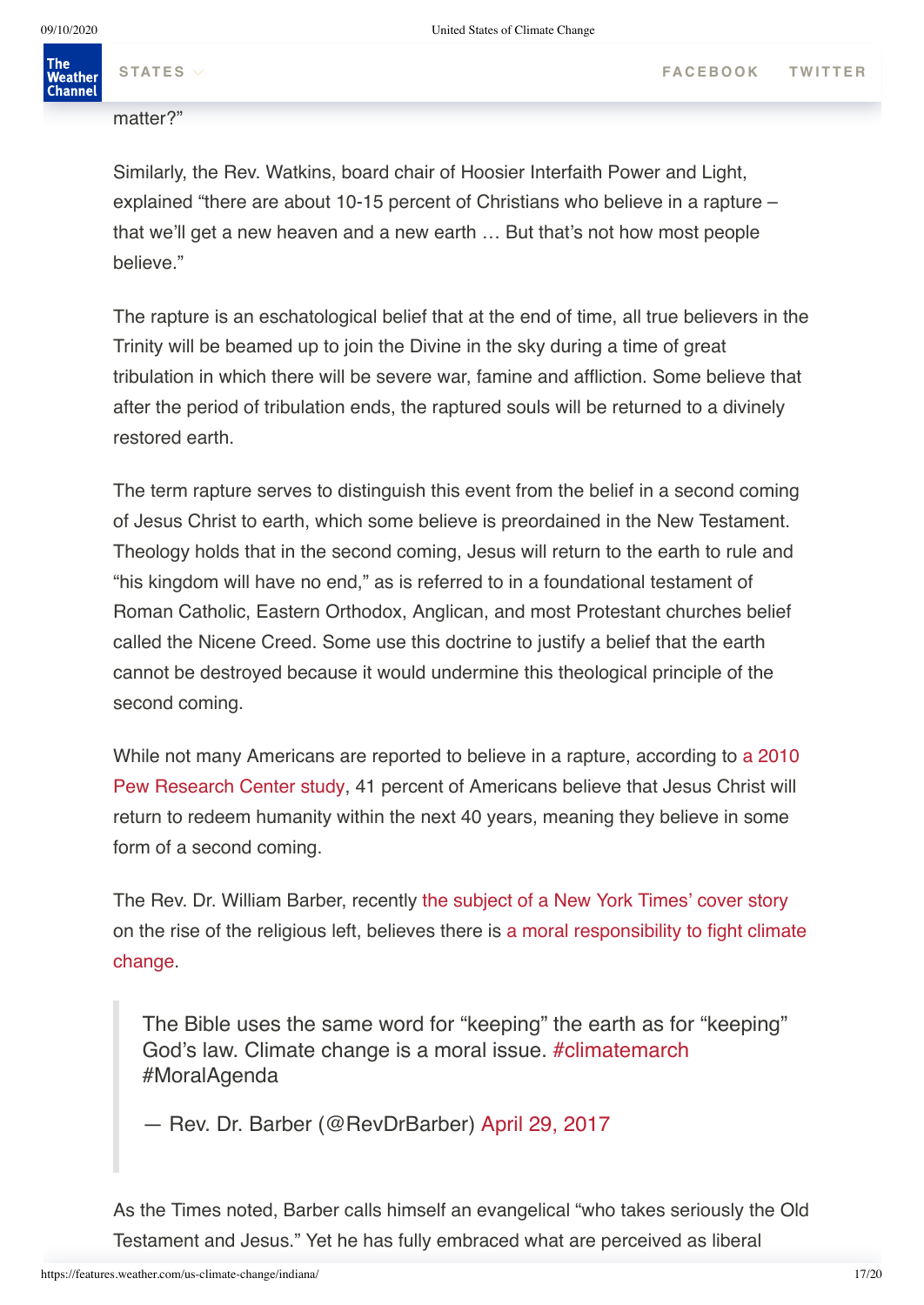# causes, including humans rights and [environmental responsibility.](http://www.naacpnc.org/address_moral_action_on_climate_change)

"The Bible," he notes, "says far more about caring for the needy than it does about homosexuality or abortion."

In 2015, Pope Francis, leader of the world's 1.2 billion Roman Catholics, issued an encyclical entitled [Laudato Si](http://w2.vatican.va/content/francesco/en/encyclicals/documents/papa-francesco_20150524_enciclica-laudato-si.html) in which he argues the theological basis for creation care. In it, he asserts that social justice and eco-justice cannot be separated. He writes, there is "an intimate relationship between the poor and the fragility of the planet."

He cites that warming is already impacting poorer areas globally and leading to premature death, and how only poor quality water is available to the poor because of environmental disregard. Climate change, he writes, is already affecting the world's poorest. So even if there is hesitancy or apathy in a Christian's heart regarding the environment, there is a responsibility to care for the poor and the downtrodden. Therefore, it is a religious and moral imperative to care for creation.

Polls [indicate](http://environment.yale.edu/climate-communication/article/climate-change-in-the-american-christian-mind/) that while a majority of American Christians view climate change as real, fewer than a third of them understand that poor people are already being harmed by it, as copiously illustrated by scientific research and what some would call this divine encyclical.

## POTENTIAL FOR WIDESPREAD IMPACT

Pastor Flowers believes that faith communities are a powerful place to start with energy efficiency and conservation work in order to have a widespread impact.

"If we've got all the folks in our church making changes and talking about them," he said, and "if everyone were doing things like that in their communities, the communities of faith can have a massive impact."

He explained it would be a snowball effect, as people would speak to each other about it and realize how easy and beneficial it is for the individual and for the collective.

"When my congregation first did it," Hirschland said of the solar panels and cutting congregation energy usage, "it was considered impossible." She hopes the faithful